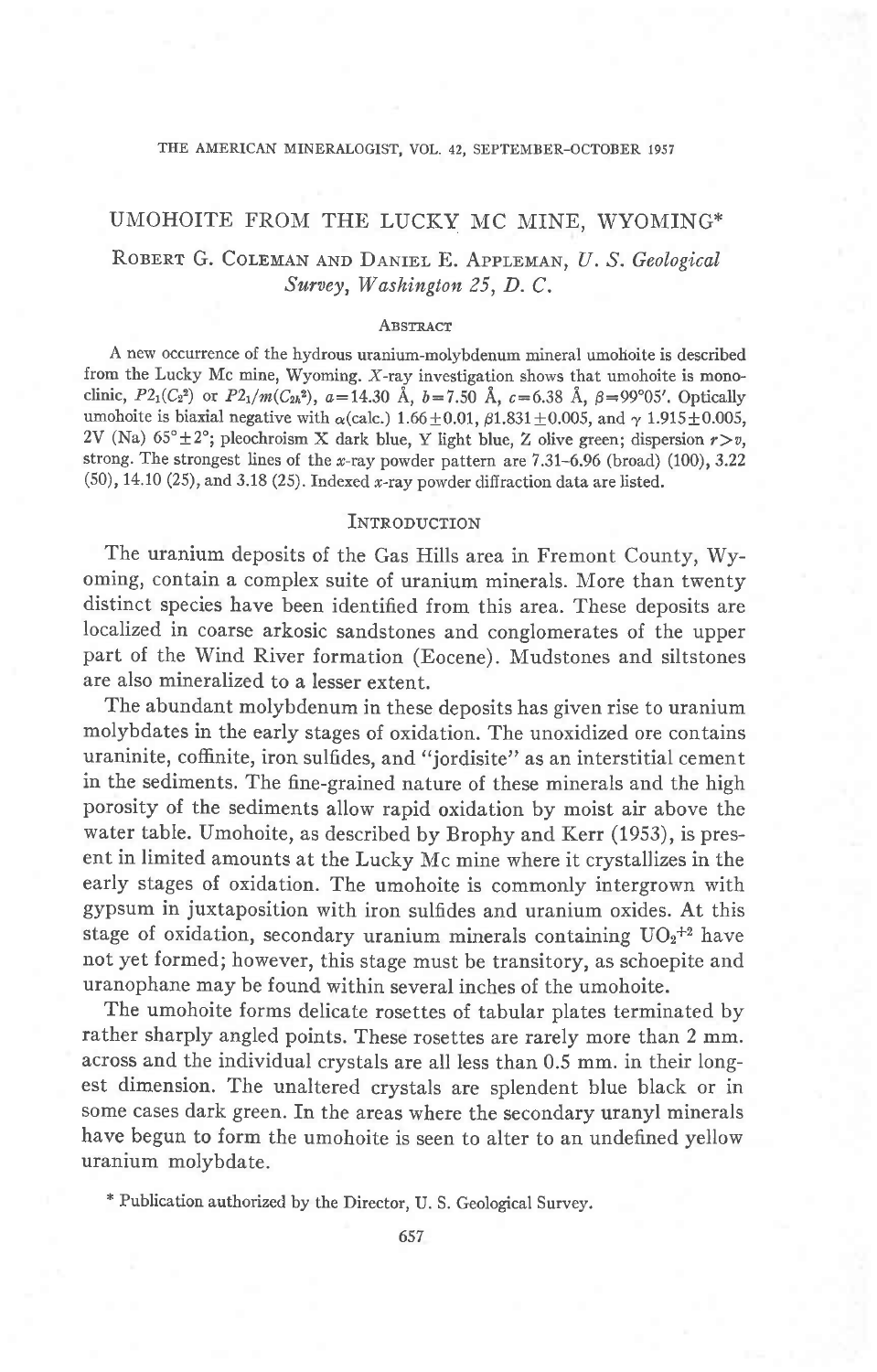## UNIT CELL AND SPACE GROUP

X-ray examination of the crystalline umohoite described above reveals that most of the material is not suitable for single-crystal studies. The typical "crystal" of umohoite is composed of many extremely thin, platy individuals stacked in disordered aggregates. Efforts to separate the plates cause bending, cleaving, and fracturing of the fragile crystals. Fairly good precession photographs were obtained with  $M\alpha$  radiation from a small specimen, with approximate dimensions  $97 \times 85 \times 2 \mu$ , comprising only two or three individual plates. -

Umohoite is monoclinic, with space group  $P2_1$  ( $C_2^2$ ) or  $P2_1/m$  ( $C_{2h}^2$ ). The cell dimensions of the crystals studied are:

> $a=14.30\pm0.05$  Å  $b = 7.50 \pm 0.03$  $c=6.38\pm0.03$  $\beta = 99^{\circ}05' \pm 10'$

There is a prominent pseudo-rhombohedral multiple cell; the c-axis of the pseudo-R cell is parallel to  $a^*$  of the monoclinic cell and has a spacing ot 42.36 A.

### OPTICAL PROPERTIES

Umohoite is biaxial  $(-)$ , with the following optical properties:

|                  | n                 | Pleochroism |
|------------------|-------------------|-------------|
| $\alpha$ (calc.) | $1.66 + 0.01$     | dark blue   |
| $\beta$          | $1.831 + 0.005$   | light blue  |
| $\gamma$         | $1.915 \pm 0.005$ | olive green |

2V (Na) =  $65^{\circ} \pm 2^{\circ}$ ; dispersion  $r > v$ , strong, Different plates show inclined or symmetrical extinction, depending on the face development; in a few cases (010) is present. The optic orientation is:

$$
X \approx a^*(X \wedge a \approx 9^{\circ}05')
$$
  
Y = b  
Z \approx c

### CHEMICAL FORMULA

Brophy and Kerr (1953) give the tentative chemical formula of umohoite as  $UO_2MoO_4H_2O$ , and the observed specific gravity as 4.55 to 4.66. If this formula is correct, the cell contains  $4[UO_2MoO_4 \cdot 4H_2O]$  and the calculated specific gravity is 4.93. An analysis of the Lucky Mc material by x-ray fluorescence spectroscopy, made by I. Adler of the U.S. Geological Survey, confirms the U:Mo ratio of 1:1. However, the following observations cast doubt on the formula as given: (1) umohoite occurs with partly oxidized ore at the Lucky Mc mine, at a stage at which typi-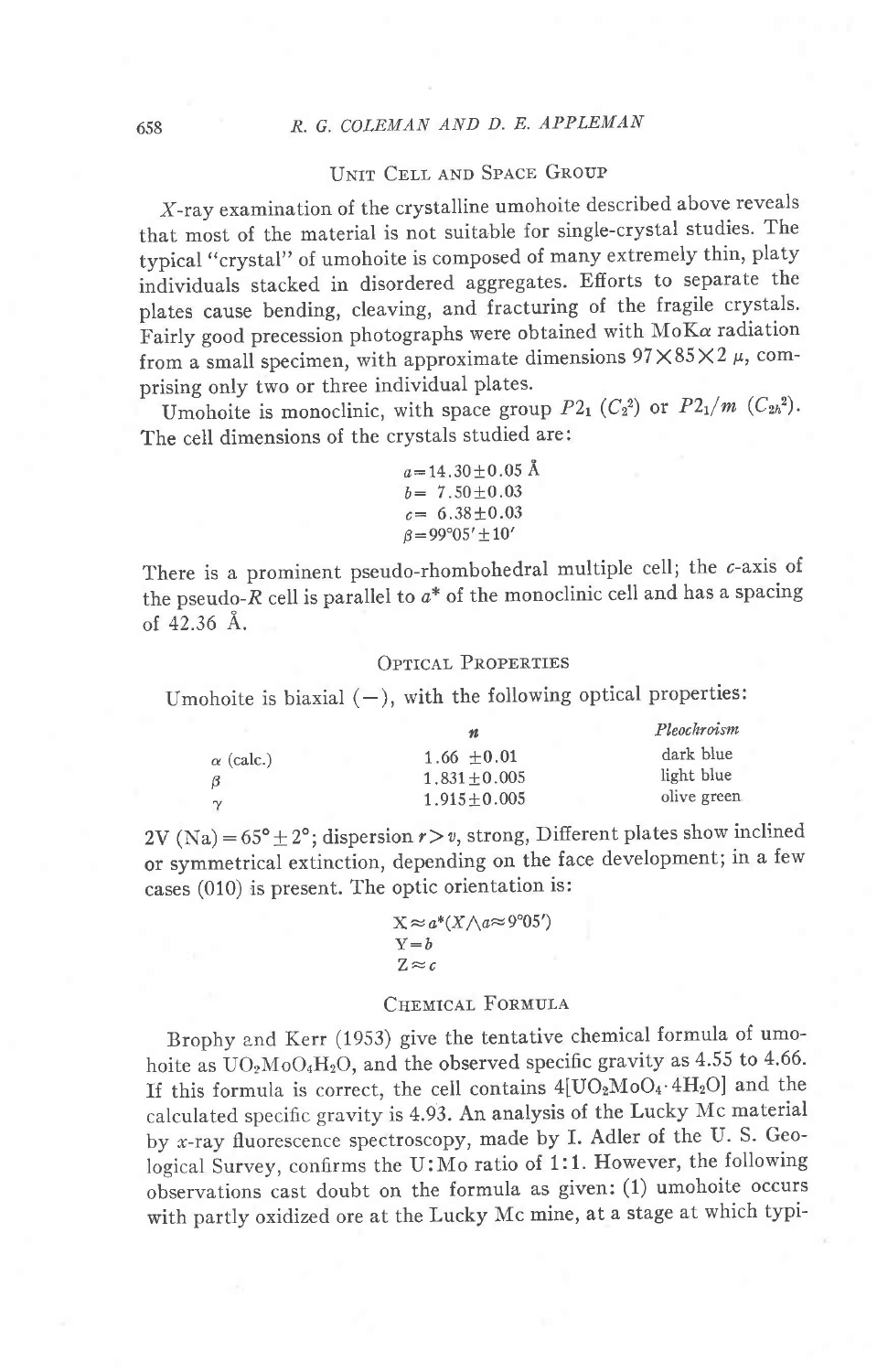### **UMOHOITE FROM WYOMING**

### TABLE 1. X-RAY POWDER DIFFRACTION DATA FOR UMOHOITE

| hkl              |       | $d_{calc.}(\text{Å})$ $d_{obs.}(\text{Å})$ | $\overline{I}$          | hkl              | $d_{calc.}(\text{\AA})$ | $d_{obs.}(\AA)$ | $\overline{I}$   |
|------------------|-------|--------------------------------------------|-------------------------|------------------|-------------------------|-----------------|------------------|
| 100              | 14.12 | 14.10                                      | 25                      | 202              | 2.72                    |                 |                  |
| 200              | 7.06  | $7.31 - 6.96b1$                            | 100                     | 411              | 2.70                    |                 |                  |
| 110              | 6.62  |                                            |                         | $\overline{3}12$ | 2.65                    |                 |                  |
| 001              | 6.30  | 6.31                                       | 9                       | 510              | 2.64                    | 2.64            | $\mathbf{1}$     |
| <b>101</b>       | 6.12  |                                            |                         | 511              | 2.59                    |                 |                  |
| 101              | 5.44  | 5.44                                       | 4                       | 420              | 2.57                    | 2.57            | 6                |
| 210              | 5.14  |                                            |                         | 321              | 2.56                    |                 |                  |
| 201              | 5.12  | 5.11                                       | $\overline{2}$          | 402              | 2.56                    |                 |                  |
| 011              | 4.82  | 4.82                                       | $\overline{4}$          | 212              | 2.56                    |                 |                  |
| $\overline{1}11$ | 4.74  | 4.74                                       | 18                      | 421              | 2.48                    | 2.48            | $\overline{4}$   |
| 300              | 4.71  |                                            |                         | 130              | 2.46                    |                 |                  |
| 111              | 4.41  | 4.41                                       | $\mathbf{1}$            | 302              | 2.45                    |                 |                  |
| 201              | 4.37  |                                            |                         | 501              | 2.44                    |                 |                  |
| $\overline{2}11$ | 4.23  | 4.23                                       | $\overline{2}$          | I22              | 2.43                    |                 |                  |
| $\overline{3}01$ | 4.09  |                                            |                         | 412              | 2.42                    | 2.42            | $\overline{2}$   |
| 310              | 3.99  | 3.96                                       | $\bf 1$                 | 022              | 2.41                    |                 |                  |
| 211              | 3.78  |                                            |                         | 222              | 2.37                    | 2.37            | $\mathbf 1$      |
| 020              | 3.75  | 3.74                                       | $\overline{4}$          | 230              | 2.36                    |                 |                  |
| 120              | 3.62  |                                            |                         | 600              | 2.35                    |                 |                  |
| $\overline{3}11$ | 3.59  |                                            |                         | 122              | 2.33                    |                 |                  |
| 400              | 3.53  | 3.54                                       | 9                       | 601              | 2.33                    | 2.33            | $\,2$            |
| 301              | 3.52  |                                            |                         | 312              | 2.33                    |                 |                  |
| 220              | 3.31  | 3.32                                       | $\overline{\mathbf{3}}$ | 031              | 2.32                    |                 |                  |
| 401              | 3.30  |                                            |                         | 511              | 2.32                    |                 |                  |
| 021              | 3.22  | 3.22                                       | 50                      | T31              | 2,31                    |                 |                  |
| <b>T21</b>       | 3.20  |                                            |                         | 502              | 2.29                    |                 |                  |
| 410              | 3.20  |                                            |                         | 421              | 2.29                    | 2.28            | $\mathbf 1$      |
| T <sub>02</sub>  | 3.18  |                                            |                         | 131              | 2.27                    |                 |                  |
| 311              | 3.18  | 3.18                                       | 25                      |                  |                         | 2.10            | $\mathbf{1}$     |
| 002              | 3.15  |                                            |                         |                  |                         | 2.04            | 18               |
| 121              | 3.09  | 3.10                                       | 12                      |                  |                         | 1.97            | $\overline{4}$   |
| $\overline{2}02$ | 3.06  | 3.06                                       | 3                       |                  |                         | 1.92            | $\mathbf{1}$     |
| 411              | 3.03  |                                            |                         |                  |                         | 1.88            | 9                |
| $\overline{2}21$ | 3.02  | 3.03                                       | 18                      |                  |                         | 1.85            | 6                |
| 102              | 2.98  | 2.98                                       | 12                      |                  |                         | 1.82            | 3                |
| 320              | 2.93  | 2.93                                       | $\mathbf{3}$            |                  |                         | 1.79            | 6                |
| $\overline{1}12$ | 2.93  |                                            |                         |                  |                         | 1.72            | $\mathbf{1}$     |
| 012              | 2.90  |                                            |                         |                  |                         | 1.66            | $\boldsymbol{2}$ |
| 401              | 2.89  | 2.88                                       | $\overline{2}$          |                  |                         | 1.64            | $\boldsymbol{2}$ |
| 221              | 2.85  |                                            |                         |                  |                         | 1.62            | 6                |
| $\overline{2}12$ | 2.84  |                                            |                         |                  |                         | 1.59            | $\boldsymbol{2}$ |
| 302              | 2.83  | $2.85 - 2.83 b1$                           | 18                      |                  |                         | 1.57            | $\mathbf{1}$     |
| 500              | 2.82  |                                            |                         |                  |                         | 1.55            | $\boldsymbol{2}$ |
| 112              | 2.77  |                                            |                         |                  |                         | 1.54            | $\boldsymbol{2}$ |
| $\overline{3}21$ | 2.77  | 2.77                                       | $\boldsymbol{2}$        |                  |                         | 1.23            | $\boldsymbol{2}$ |
| 501              | 2.76  |                                            |                         |                  |                         |                 |                  |

 $\text{CuK}\alpha \text{ radiation, } \lambda\!=\!1.5418 \text{ \AA, camera diameter 114.59 mm.}$  <br> Corrected for film shrinkage. Cutoff at 15 Å.

 $^{\rm 1}$  b=broad.